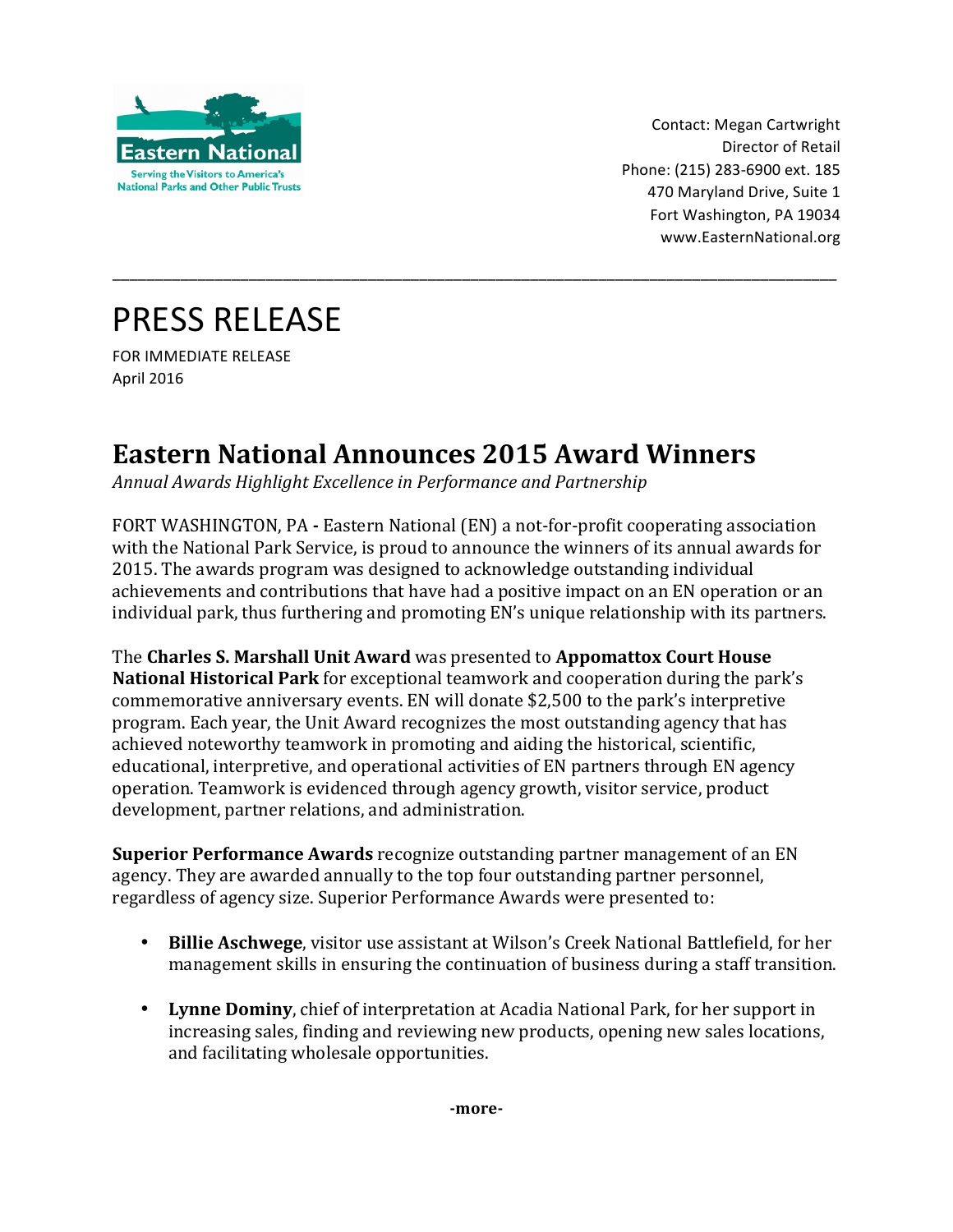## **Page 2 – 2015 Award Winners**

- **Pamela Eddy**, park ranger at Cumberland Gap National Historical Park, for her leadership and team building during a staff transition.
- **Tara Morrison**, superintendent of Rock Creek Park, for her leadership and support of partnership opportunities and activities during the park's anniversaries in 2015.

The **Herbert E. Kahler Award** recognizes the EN partner judged to have cooperatively managed the most efficient and innovative agency. The winner of this award is selected from among the four Superior Performance Award winners. The Kahler Award was presented to Tara Morrison, superintendent of Rock Creek Park.

The **Dedicated Service Award** was presented to **Christine Hawthorne**, park ranger at Hopewell Furnace National Historic Site. An exemplary Eastern National coordinator, Christine is recognized for her organizational skills, meticulous record keeping, development of store operating procedures, ideas for new products and better practices, and support of the transition of the bookstores into museum stores at Hopewell Furnace.

**Special Achievement Awards** recognize exceptional performance in the area of store operations and partner relations. Awards were presented to the following EN employees:

- **Ann Cummings**, unit manager at Acadia National Park, for her excellent management of 11 various sites, ensuring smooth operations and positive visitor experiences, and increasing sales.
- Allyson Dowdle-Pemble, site manager at Apostle Islands National Lakeshore, for her exemplary professionalism and excellent communications in managing three stores, including one on a remote island, and generating sales that exceeded budget projections.
- **Arkile Jackson**, store lead associate at Martin Luther King, Jr. Memorial, Franklin Delano Roosevelt Memorial, and Rock Creek Park's Old Stone House, for his work ethic, dependability, and exceptional customer service.
- **Carol C. Lewis**, store associate at Canaveral National Seashore, for her creative merchandising and customer service skills that have resulted in an increase in sales.
- Barbara Luna, site manager at Appomattox Court House National Historical Park, for her dedication during the park's anniversary events to providing store visitors a positive experience, leading to a successful sales year.